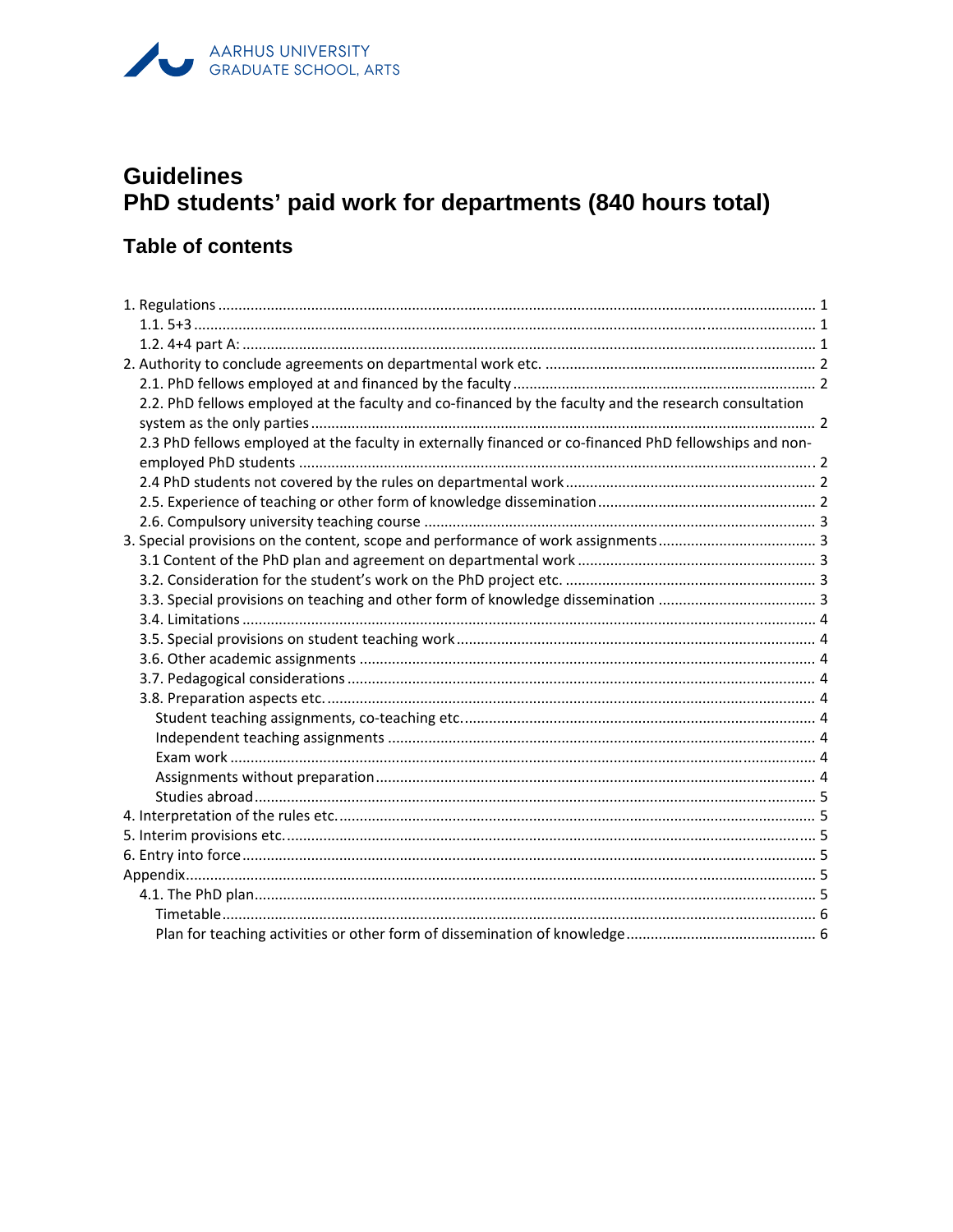

## **Guidelines PhD students' paid work for departments (840 hours total)**

## **1. Regulations**

#### **1.1. 5+3**

Graduates enrolled as PhD students and employed as PhD fellows at the Faculty of Arts after completing their Master's degree will be employed and paid in accordance with the current collective agreement for state-employed academics, currently the collective agreement of 1 October 2008; appendix 5, entry on PhD fellows. According to section 7(2) of the entry, the PhD fellow must perform work for the institution of employment according to its directions, corresponding to 840 working hours for a three-year term of employment. If the PhD fellow is enrolled/employed for a shorter period of time than three years in total, the departmental work will be reduced in accordance with the duration of the employment period. Following a specific motivated request, the fellow may in special cases be granted a reduction of the 840 working hours against a corresponding salary reduction. The work may include dissemination, research, teaching, library work or other academic activities (excluding administrative work) which may relieve the other academic staff members.

### **1.2. 4+4 part A:**

4+4 PhD students at the Faculty of Arts are offered paid work in addition to their SU PhD scholarship, 280 working hours in total during part A of the PhD degree programme (two years), corresponding to one-third of the workload on a three-year PhD fellowship. If the 4+4 PhD student is enrolled for less than two years on part A, the departmental work will be reduced in accordance with the duration of the enrolment period. The 4+4 PhD student is entitled to decline to take on any or part of the departmental work. If the PhD student declines to take on any of the paid work, the employment and the student's pay will be terminated. If the PhD student chooses to decline to take on part of the paid work, the PhD student will be employed for the agreed number of paid hours. Reference is, however, made to clause 4 of these guidelines.

Rules on remuneration etc. for 4+4 PhD students on part A are laid down in the collective agreement for state-employed academics, currently the collective agreement of 1 October 2008, agreement on remuneration for PhD students for work performed in connection with the PhD programme, appendix 5b (PhD students not employed as PhD fellows).Pay for the 280 hours (or fewer, if the part A period has been reduced, cf. above) will be disbursed in instalments of 17.5 hours per month in the months of February – May and September – December. The work assignments will not necessarily be allocated in accordance with the disbursements, but at the end of the period, the work performed must correspond to the pay disbursed. The work consists of teaching, assistance in connection with research projects, dissemination and other work which may relieve the other academic staff members, excluding administrative work. On part A, the work assignments may not exceed the 280 hours or the number of hours for which the student has been employed, if the period on part A has been reduced.

It is not possible to transfer work hours between part A and part B.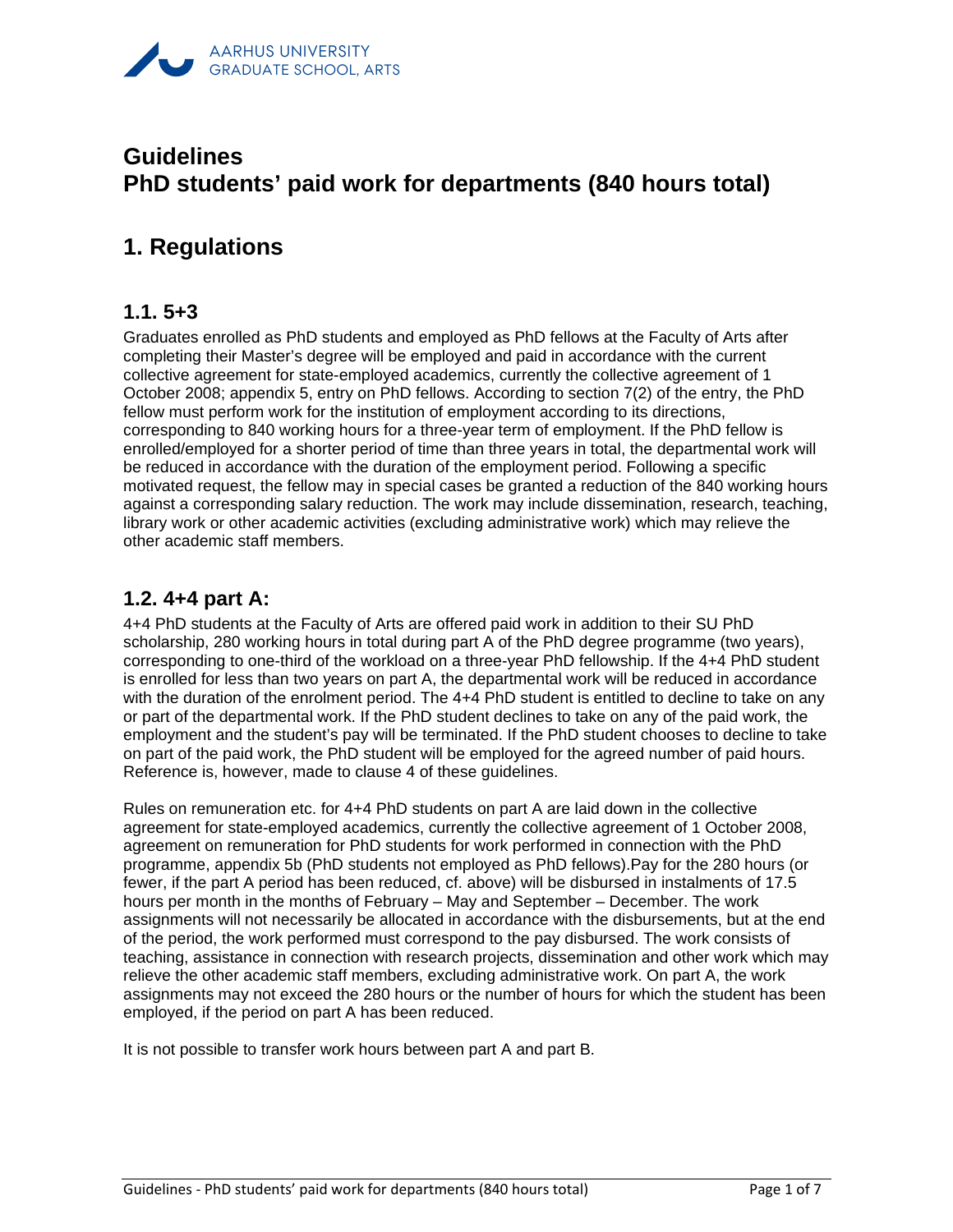

## **2. Authority to conclude agreements on departmental work etc.**

### **2.1. PhD fellows employed at and financed by the faculty**

Agreements on the content and performance of the PhD fellow's departmental work will be concluded between the department and the PhD student. The responsibility for organising the PhD student's teaching resources and for planning his or her teaching assignments lies with the director of studies on behalf of the department, while the responsibility for organising and planning other assignments (academic assistance) lies with the head of department. The agreement is concluded in consultation with the principal supervisor. In special cases and in consultation with the director of studies or the head of department, the head of the graduate school may decide to waive the remaining departmental work or parts thereof. If the 840 hours are not fully utilised, this will be the responsibility of the department as a whole and not the relevant academic area. The PhD student will not be liable for any unforeseen events rendering him or her unable to complete the departmental work. The maximum limit of 840 hours may not be exceeded.

### **2.2. PhD fellows employed at the faculty and co-financed by the faculty and the research consultation system as the only parties**

The rules and procedures stipulated in clause 2.1 apply.

### **2.3 PhD fellows employed at the faculty in externally financed or cofinanced PhD fellowships and non-employed PhD students**

All agreements on departmental work, if relevant, will be concluded by the head of the graduate school. Any amendments of the agreement must be made by the head of the graduate school. The agreement will be entered in a cooperation and financing agreement with the external party/parties and in the enrolment/employment contract. The principal supervisor, the PhD student, the director of studies and the head of department will receive a copy of the contracts.

The content and performance of the work will subsequently be agreed between the principal supervisor, the PhD student and the director of studies.

#### **2.4 PhD students not covered by the rules on departmental work**

PhD students not employed at the faculty are not covered by the rules on departmental work, unless a special agreement to that effect was concluded with the head of the graduate school in connection with enrolment on the PhD degree programme, as the 840 hours of compulsory work are generally associated with the place of employment.

#### **2.5. Experience of teaching or other form of knowledge dissemination**

According to section 7(2)(4) of the PhD Order, during the programme, the PhD student is required to gain experience of teaching or other form of knowledge dissemination, which is, as far as possible, related to the student's PhD project. For employed PhD students, this competency is acquired at the faculty through the teaching that forms part of the departmental work. To ensure that PhD students not employed at the faculty and PhD students who are employed at the faculty, but who have declined to take on any or part of the departmental work, will acquire this competency, these PhD students must have participated in teaching activities at the faculty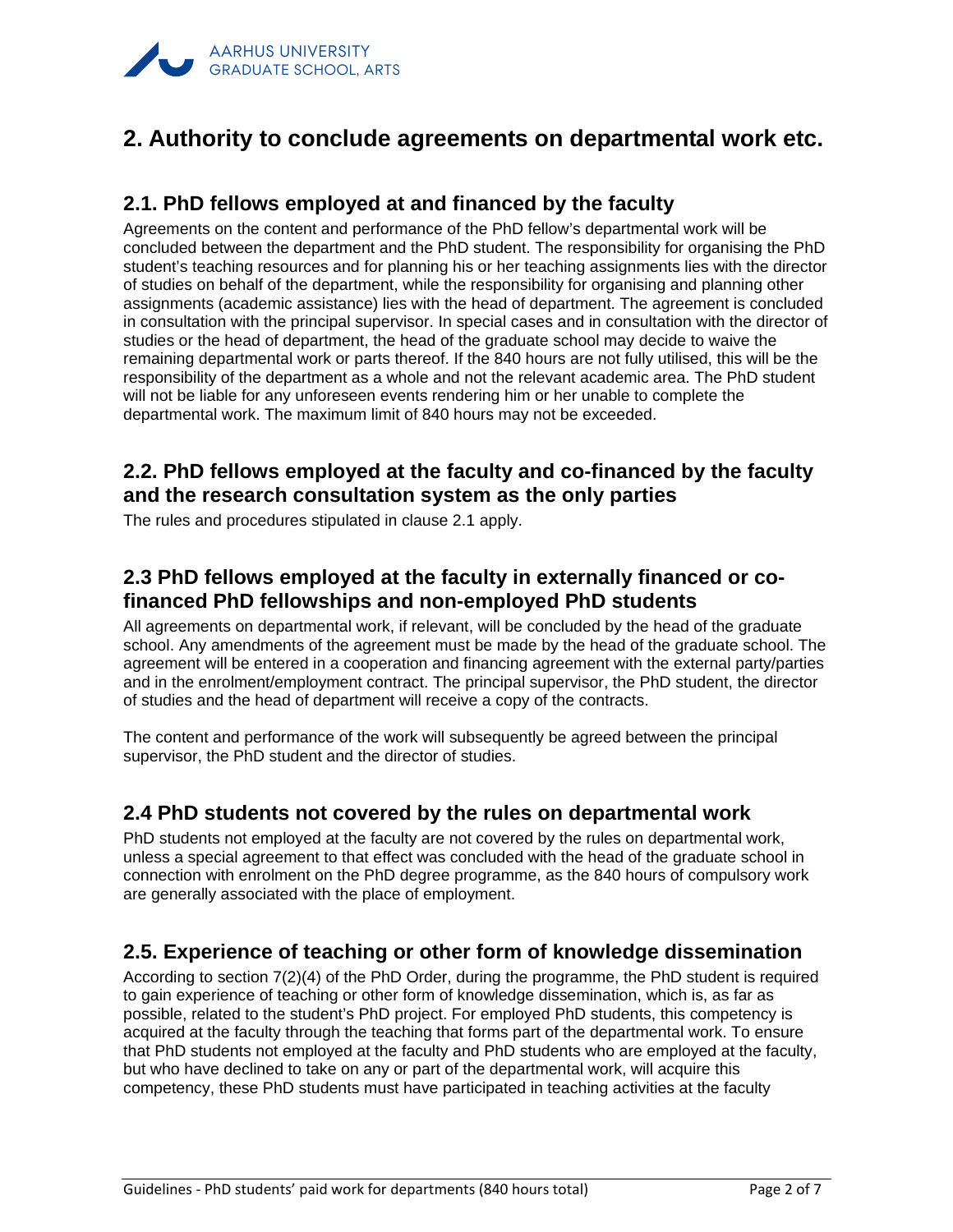

corresponding to one term of teaching. The teaching/dissemination requirement in the PhD Order is stated in the enrolment certificate for the PhD degree programme and the cooperation and financing agreement with the external financing party, cf. clauses 2 and 3 above.

#### **2.6. Compulsory university teaching course**

During the first year of the PhD degree programme, the PhD student must complete a compulsory university pedagogics course for PhD students.

## **3. Special provisions on the content, scope and performance of work assignments**

#### **3.1 Content of the PhD plan and agreement on departmental work**

With a view to the planning of the PhD student's PhD programme for a three- or four-year period, the department should inform the PhD student of the expected required work effort, indicating the terms in which the department wishes to utilise the PhD student's work effort and which types of assignments are planned. The PhD plan will be prepared based on this. The agreement on the content and scope of as well as the timetable for the work is part of the PhD plan and must be approved with the PhD plan no later than three months after enrolment on the PhD degree programme (4+4 and 5+3). The agreement on the departmental work on part B of the PhD degree programme (4+4) must be concluded no later than one month after enrolment on part B and must cover all of part B.

#### **3.2. Consideration for the student's work on the PhD project etc.**

The purpose of the agreement is to ensure that the PhD student will be able to complete his or her PhD degree programme in accordance with the approved PhD plan and hand in the dissertation at the end of the enrolment period. The departmental work is scheduled and distributed in a way that will ensure a rational work process for the dissertation. Performance of the assignments and any changes thereto must be registered in the semi-annual evaluations, ensuring that all the departmental work performed and the remaining work are indicated in each semi-annual evaluation. To allow the student to complete the dissertation, the student should not be required to work during the last term of the PhD degree programme.

### **3.3. Special provisions on teaching and other form of knowledge dissemination**

It must be ensured that the PhD student gains experience in teaching and/or other forms of knowledge dissemination, which is, as far as possible, related to the student's PhD project. Teaching and dissemination assignments must be organised to ensure progression towards a higher degree of independence in the assignments. Teaching assignments, including exam papers, may not take up more than two-thirds of the work assignments on parts A and B. PhD students in the 4+4 scheme must take on teaching assignments on both part A and part B, if they are paid for departmental work on part A and part B, respectively (up to 280 hours on part A and 560 hours on part B).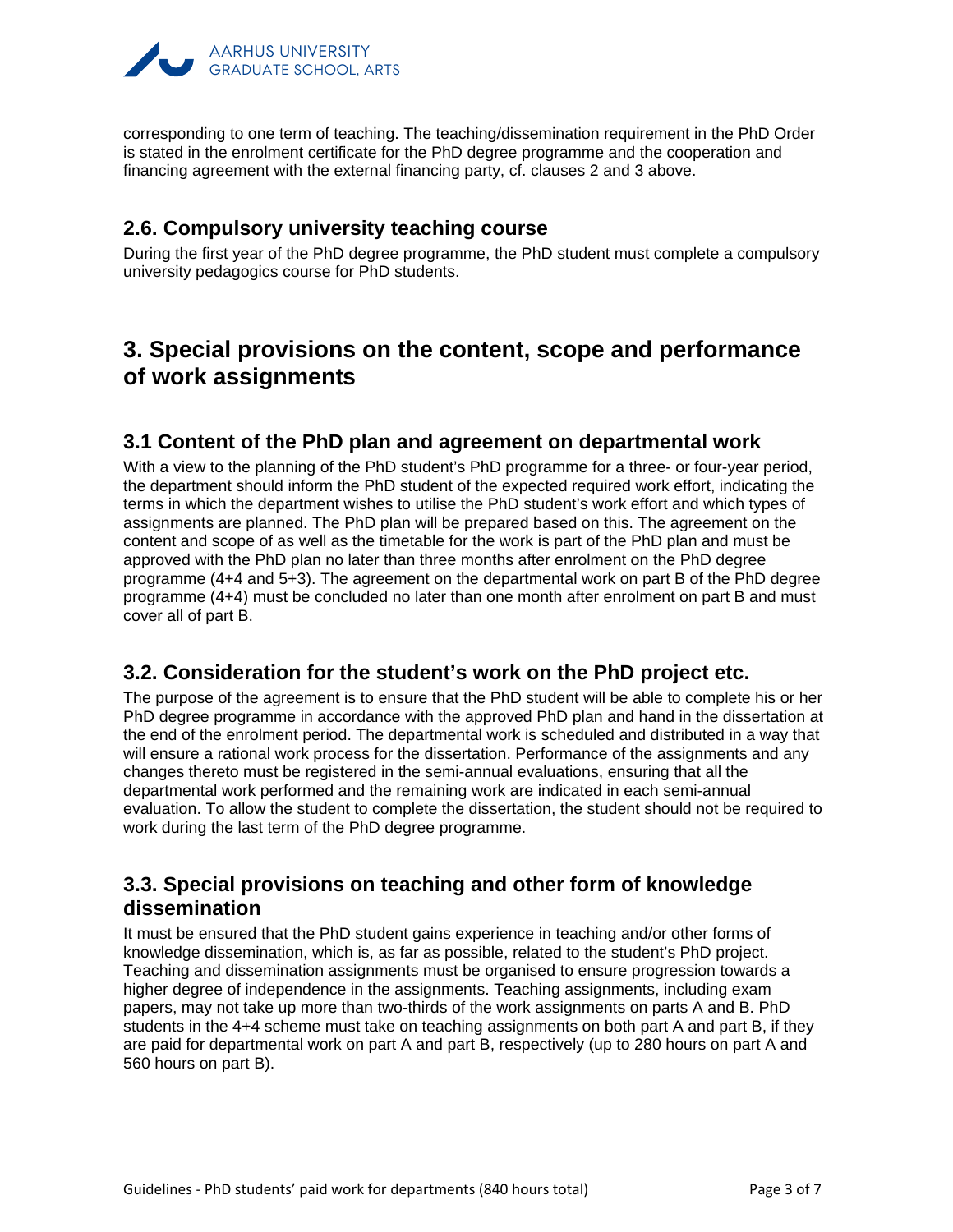

### **3.4. Limitations**

PhD students may not be supervisors for MA theses. PhD students on 4+4 part A may not teach at Master's level. PhD students on 4+4 may not examine or perform other form of examination work.

### **3.5. Special provisions on student teaching work**

Student teaching work must always be performed under the guidance and responsibility of a supervising professor, associate professor or other experienced teacher. Student teaching work may, for example, comprise feedback in connection with written assignments, study techniques etc., recap, exercises or discussion in connection with lectures, facilitation of group work and review/repetition of known basic material. Student teaching work may *not* comprise review of new material, preparation of reading lists, lectures or organisation of courses of lectures or teaching requiring particularly time-consuming preparation in the form of, for example, comprehensive analysis work, research and preparation of assignments/questions.

#### **3.6. Other academic assignments**

The departmental work or parts thereof may take the form of academic assistance for major research applications, scientific conferences, centres and major research projects.

### **3.7. Pedagogical considerations**

The departmental work should, as far as possible, comprise a learning dimension of relevance to the PhD student's future career and ensure progression towards a higher degree of independence in assignments. A balance between teaching assignments and other assignments, such as academic assistance etc., should be sought.

#### **3.8. Preparation aspects etc.**

For the acquisition of the required teaching competencies, meetings etc. (including university pedagogics course for PhD students), 100 hours will be credited to the student as teaching (for 4+4, these will be divided into one-third on part A and two-thirds on part B).

#### *Student teaching assignments, co-teaching etc.*

1½ hours of preparation time per teaching hour will be allocated. 25 hours per new course will be allocated for supervision, pedagogical development, course planning etc.

#### *Independent teaching assignments*

Unless otherwise agreed, cf. clause 2.3, 3 hours of preparation time per teaching hour will be allocated. 65 hours per new course will be allocated for supervision, pedagogical development, course planning etc.

#### *Exam work*

Follows the current rules for the department's academic staff.

#### *Assignments without preparation*

For assignments as research assistant, research secretary in major research projects, project applications, conferences or research centres, the gross time spent will be allocated. The extent of such work will be agreed before the assignment is commenced. The extent will be evaluated and adjusted, if necessary, after the completion of the assignment.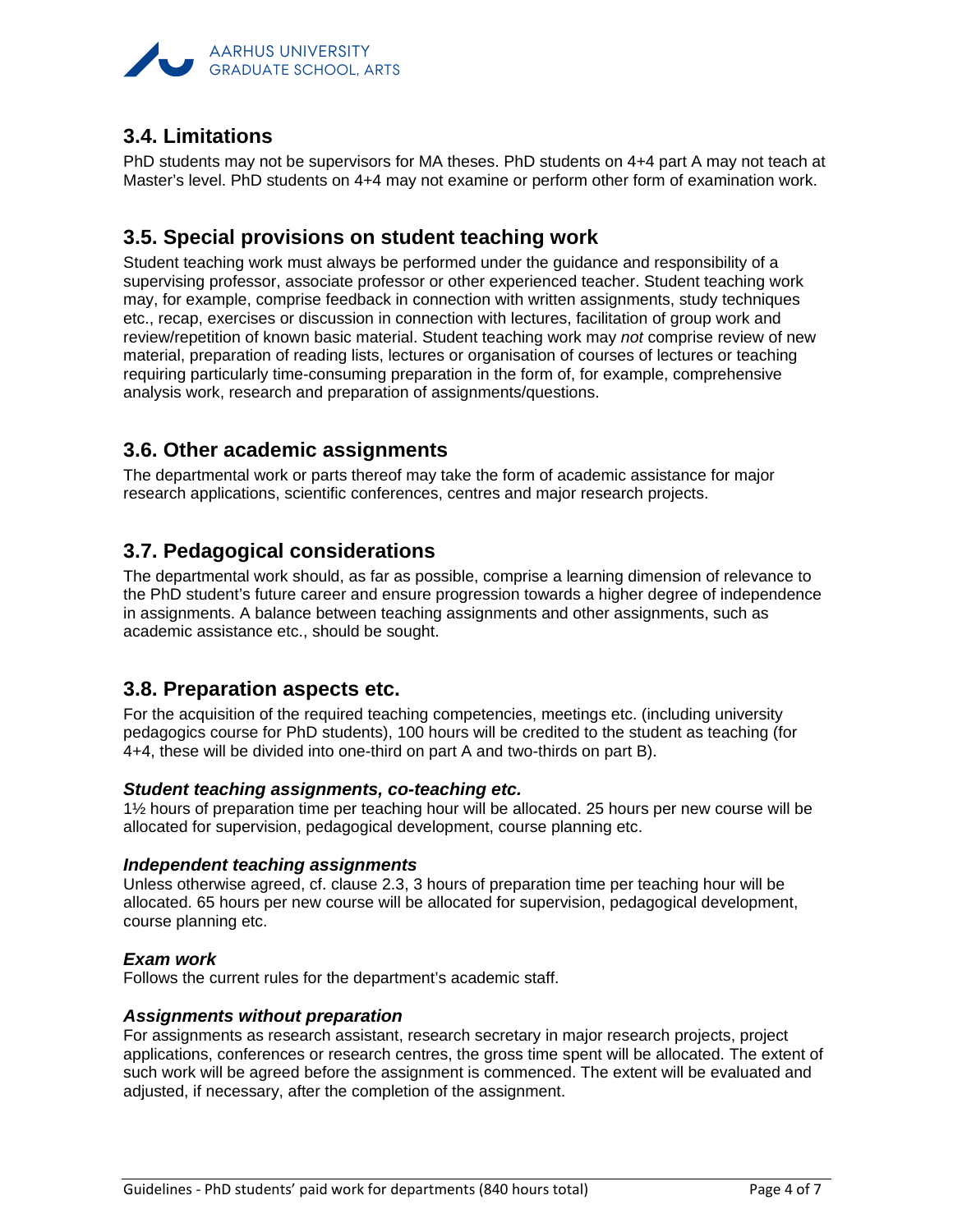

#### *Studies abroad*

To strengthen PhD students' opportunity to study abroad for an extended period of time during the PhD degree programme, the departmental work may be reduced by 20 hours per month spent studying abroad to be completed in accordance with the PhD plan. This reduction may only be granted for up to five months of studying abroad.

#### *The PhD committee*

Twice the actual time consumption for elected members of the committee. To this is added any transport time between the different campuses.

## **4. Interpretation of the rules etc.**

In case of doubt regarding the interpretation of the guidelines or disagreements regarding specific issues, the issue will be referred to the head of the graduate school and the head of the department.

## **5. Interim provisions etc.**

PhD students who have already had their PhD plan, including provisions on the departmental work, approved will complete the PhD degree programme in accordance with such provisions. These rules enter into force for all PhD students who will have a new PhD plan approved from 1 November 2012.

## **6. Entry into force**

Rules on departmental work is applicable from 1 November 1 2012.

The Faculty Liaison Committee (FSU) has decided that the PhD student's independent teaching assignments as of 1 September 2014 must comply with the new agreement on working hours for the academic staff at Arts, cf. clause 3.8 above.

Due to the adjustments of the organization at Arts the guidelines were subsequently revised on 29 October 2015.

## **Appendix**

Extract of guidelines for the PhD degree programme:

#### **4.1. The PhD plan**

The PhD student must prepare a research and education plan together with the principal supervisor. The plan will include a timetable for the PhD project, including the writing of the dissertation within the